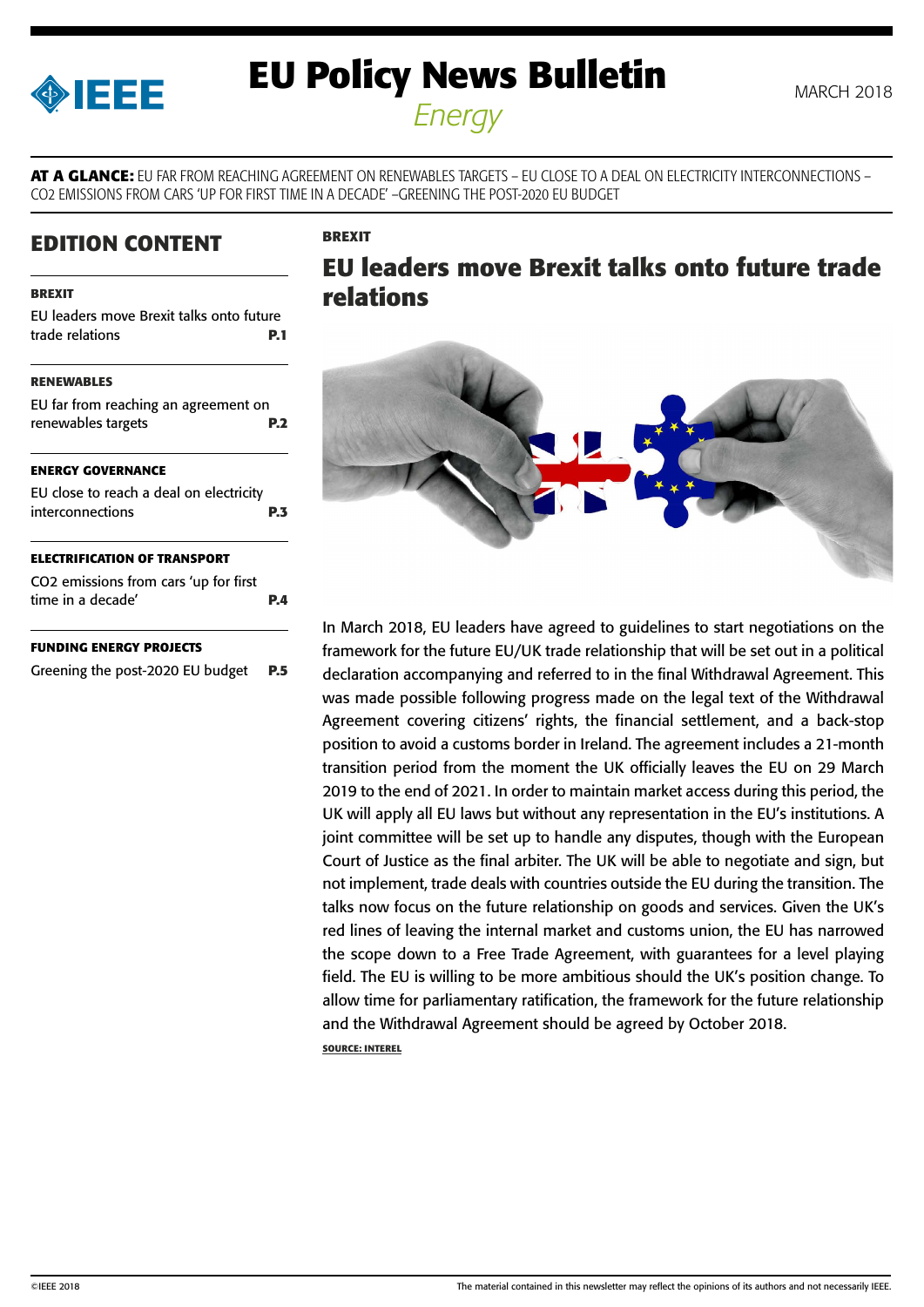#### <span id="page-1-0"></span>**[BREXIT](#page-0-0)**

[EU leaders move Brexit talks onto future](#page-0-0)  [trade relations](#page-0-0) **P.1**

#### **RENEWABLES**

| EU far from reaching an agreement on |            |
|--------------------------------------|------------|
| renewables targets                   | <b>P.2</b> |
|                                      |            |

#### **[ENERGY GOVERNANCE](#page-2-0)**

[EU close to reach a deal on electricity](#page-2-0)  [interconnections](#page-2-0) **P.3**

#### **[ELECTRIFICATION OF TRANSPORT](#page-3-0)**

| CO2 emissions from cars 'up for first |            |
|---------------------------------------|------------|
| time in a decade'                     | <b>P.4</b> |

#### **[FUNDING ENERGY PROJECTS](#page-4-0)**

[Greening the post-2020 EU budget](#page-4-0) **P.5**

#### **RENEWABLES**

## **EU far from reaching an agreement on renewables targets**



The Renewable Energy Directive has entered the "trilogue phase" of the negotiations at EU level, meaning that the three main institutions (European Commission, European Parliament and Council of Member States) sit together to find a compromise on a common position. So far, negotiations are turning out to be inconclusive and the file is not moving quickly.

At the current stage, MEPs and national governments remain stuck to their preferred 2030 renewable energy targets of 35% and 27%, respectively. At the same time, Climate and Energy Commissioner Miguel Arias Cañete drew attention to a [report](https://www.irena.org/publications/2018/Feb/Renewable-energy-prospects-for-the-EU) suggesting a 34% target would benefit the EU economy, which signals that the European Commission is disowning its own proposal for a 27% target in favour of a more ambitious goal.

While technical meetings preceding trilogue negotiations are expected to take place in the forthcoming weeks, and despite the Bulgarian Presidency's expectation to conclude negotiations by June 2018, negotiators already expect discussions to roll on into Austria's Presidency of the Council.

**Source: Interel**

content, or would like to know

more about IEEE's European Public

Policy activities, please contact

[eppc@ieee.org](mailto:eppc%40ieee.org?subject=). Thank you

If you have any suggestions for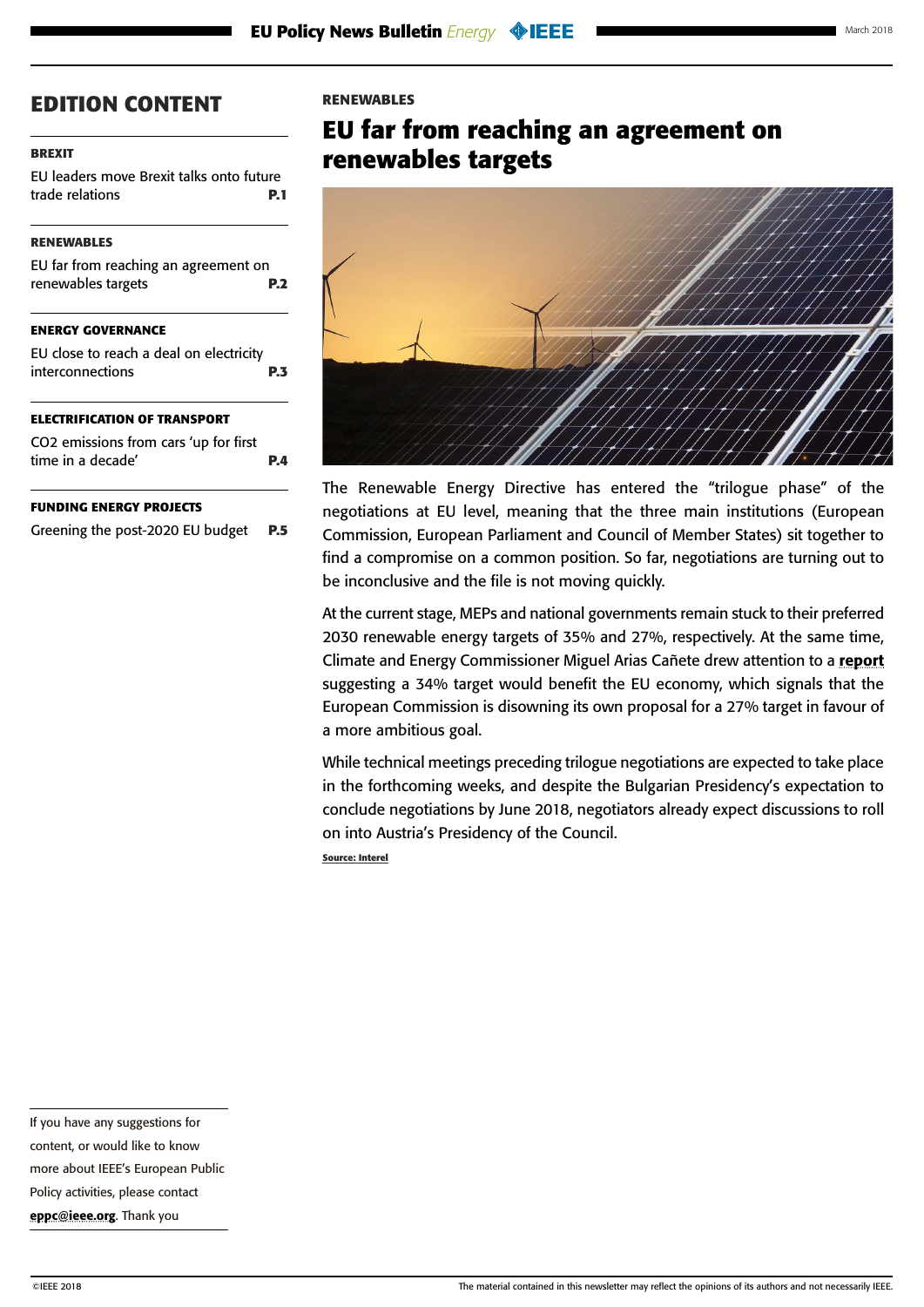#### <span id="page-2-0"></span>**[BREXIT](#page-0-0)**

[EU leaders move Brexit talks onto future](#page-0-0)  [trade relations](#page-0-0) **P.1**

#### **[RENEWABLES](#page-1-0)**

| <b>ENERGY GOVERNANCE</b>             |            |
|--------------------------------------|------------|
| renewables targets                   | <b>P.2</b> |
| EU far from reaching an agreement on |            |

| EU close to reach a deal on electricity |            |
|-----------------------------------------|------------|
| interconnections                        | <b>P.3</b> |

#### **[ELECTRIFICATION OF TRANSPORT](#page-3-0)**

| CO2 emissions from cars 'up for first |            |
|---------------------------------------|------------|
| time in a decade'                     | <b>P.4</b> |

#### **[FUNDING ENERGY PROJECTS](#page-4-0)**

[Greening the post-2020 EU budget](#page-4-0) **P.5**

#### ENERGY GOVERNANCE

## **EU close to reach a deal on electricity interconnections**

EU institutions are seeking to obtain a compromise on a number of topics as part of the Energy Governance Regulation, including the level of ambition in the internal energy market, of which interconnections are part of. While negotiators around the table, including the European Commission, the European Parliament and Member States, agreed to stick to the Council's position in support of an electricity interconnection target for 2030 of at least 15%, discussions in the "trilogue phase" of negotiations have temporarily stalled and have been postponed to the end of April 2018, given slow progress at the technical level.

In October 2014, the **[European Council](https://ec.europa.eu/clima/sites/clima/files/strategies/2030/docs/2030_euco_conclusions_en.pdf)** called for all EU countries to achieve interconnection of at least 10% of their installed electricity production capacity by 2020. At the same European Council meeting, Member States upgraded the target to 15% by 2030. To help achieve these targets, the European Commission set up an **Expert Group on electricity interconnection**, composed of 15 leading European energy experts from industry organisations, academia and NGOs, as well as the Agency for the Cooperation of Energy Regulators (ACER) and the European Networks of Transmission System Operators for Electricity and for Gas (ENTSO-E and ENTSOG).

**Source: Interel**

If you have any suggestions for

content, or would like to know

more about IEEE's European Public

Policy activities, please contact [eppc@ieee.org](mailto:eppc%40ieee.org?subject=). Thank you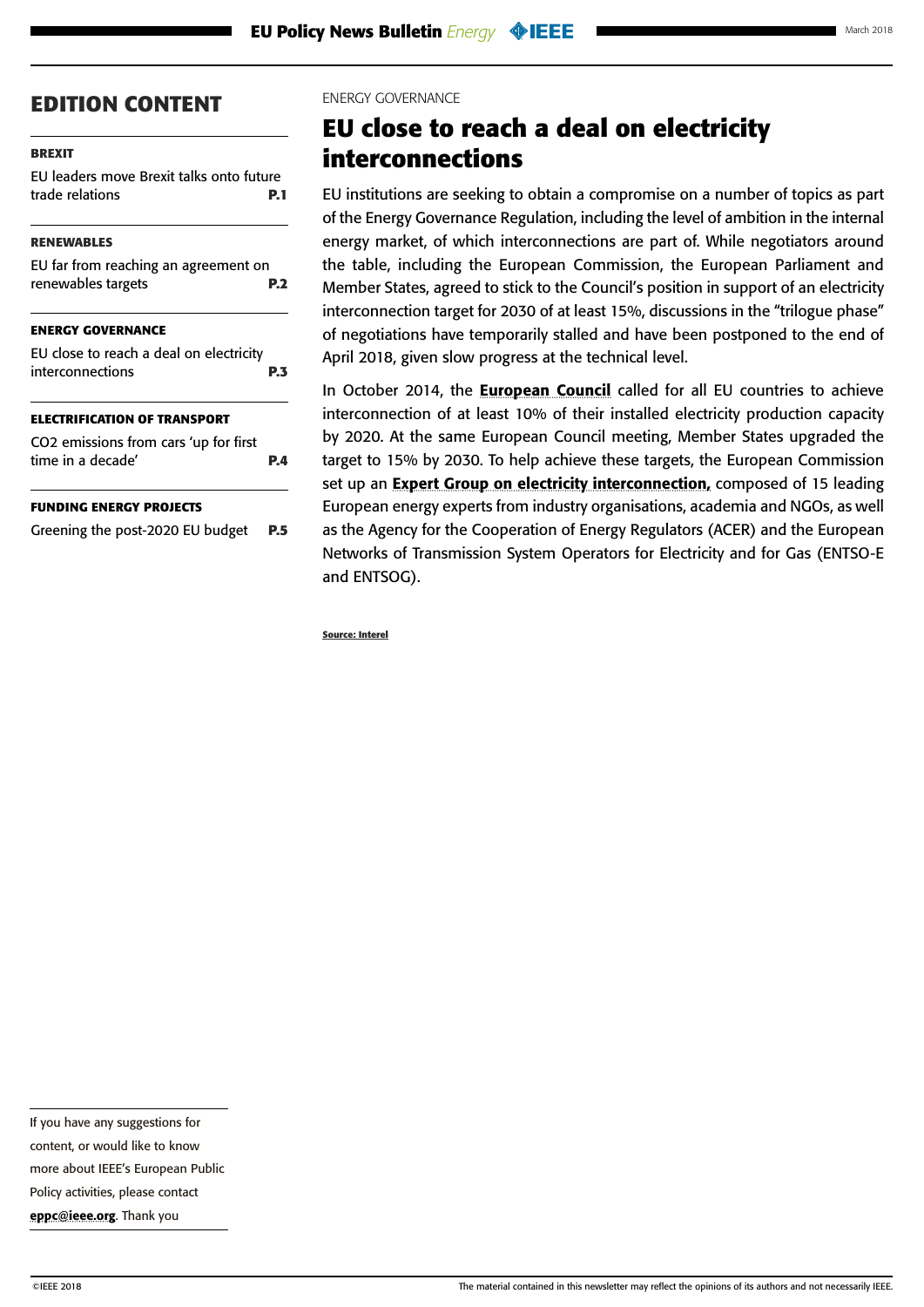#### <span id="page-3-0"></span>**[BREXIT](#page-0-0)**

[EU leaders move Brexit talks onto future](#page-0-0)  [trade relations](#page-0-0) **P.1**

#### **[RENEWABLES](#page-1-0)**

| EU far from reaching an agreement on |            |
|--------------------------------------|------------|
| renewables targets                   | <b>P.2</b> |

#### **[ENERGY GOVERNANCE](#page-2-0)**

[EU close to reach a deal on electricity](#page-2-0)  [interconnections](#page-2-0) **P.3**

#### **ELECTRIFICATION OF TRANSPORT**

| CO2 emissions from cars 'up for first |            |
|---------------------------------------|------------|
| time in a decade'                     | <b>P.4</b> |

#### **[FUNDING ENERGY PROJECTS](#page-4-0)**

[Greening the post-2020 EU budget](#page-4-0) **P.5**

#### ELECTRIFICATION OF TRANSPORT

## **CO2 emissions from cars 'up for first time in a decade'**



According to a [study](http://www.jato.com/co2-emissions-rise-first-time-decade-europe-market-turns-back-disel-vehicles-suv-registrations-rise/) published by JATO, a provider of automotive business intelligence, the average CO2 emissions in the EU's car fleet rose by 0.3g/km last year to 118.1g/km. This rise in average CO2 emissions correlates with a decrease in demand for diesel cars across Europe – which produce lower CO2 emissions than petrol cars – and the rising popularity of SUVs, which emit higher average CO2 emissions.

Following the Commission's publication of its proposal for new CO2 emissions standards for cars and vans, as well as electric vehicle incentives in November 2017, Members of the European Parliament are likely to push for a tougher threshold rather than the 30% reduction by 2030 proposed by the Commission.

MEP and Rapporteur Miriam Dalli is expected to publish a draft report with the Parliament's amendments to the Commission proposal by the end of April 2018, with a vote in the Environmental Committee of the Parliament expected in September 2018 and in the Parliament in plenary session in October 2018.

**Source: Ends Europe**

more about IEEE's European Public

Policy activities, please contact [eppc@ieee.org](mailto:eppc%40ieee.org?subject=). Thank you

If you have any suggestions for content, or would like to know